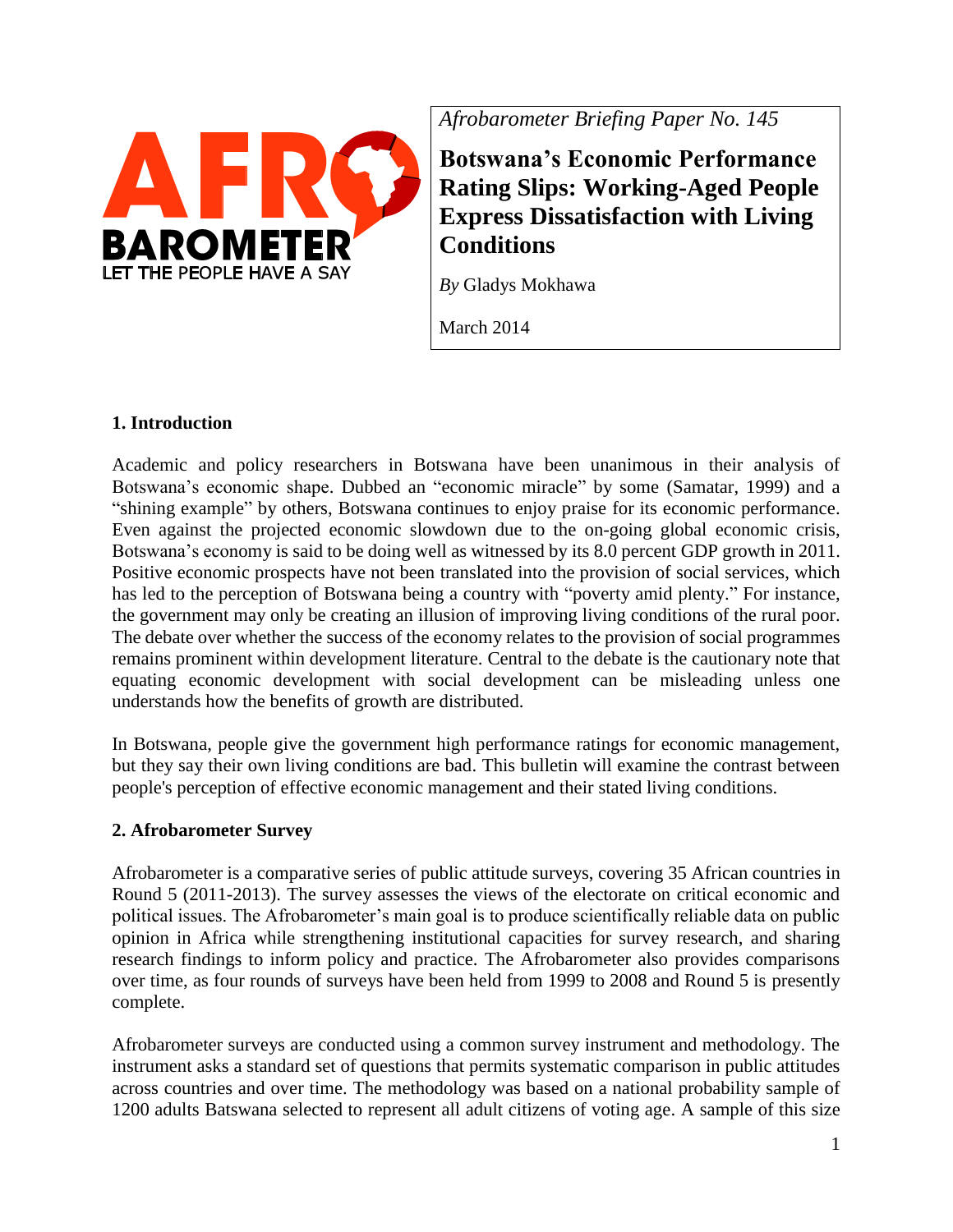allows for inferences with a sampling margin of error of +/- 3% at a 95% confidence level. The sample was drawn randomly based on Probability Proportionate to Population Size (PPPS), thus taking account of population distributions, gender as well as rural-urban divides. The sampling process ensured that every adult Botswana citizen had an equal and known chance of being selected in the sample. Fieldwork in Botswana was conducted by the Southern African Barometer, between June 30 and July 11 2012.

# **3. Background**

Afrobarometer fieldwork occurred at an interesting point in Botswana's political landscape. The legitimacy of the ruling Botswana Democratic Party (BDP) under the leadership of President Ian Khama Seretse Khama was challenged by a split-away group that created a new political party called the Botswana Movement for Democracy (BMD). The BMD was anticipated to fracture the ruling BDP. In addition, there was industrial strife which culminated in the inability of the government and trade unions to forge a collective bargaining agreement. The failure to solve the labor dispute resulted in a national strike in 2011. It did not help that at the same time unemployment rates were high (30%) in 2012.

Afrobarometer asked respondents to say how well or badly the government is handling the economy in sixteen different performance areas. The government fared badly in three key areas in 2012, as it did in 2008: creating jobs, keeping prices down and narrowing the income gap. The government of Botswana has put in place multiple poverty reduction policies and programmes, including Ipelegeng, which is a project designed to provide short-term employment support and relief for unskilled and semi-skilled workers as well as for vulnerable members of the community. Nevertheless, the 2012 survey results suggest these programs have failed to ease Batswana's worries about the economy.

# **4. Economic Performance of the Government**

Batswana's ratings of the government's economic performance slipped in 2012, with 67% of survey respondents approving or strongly approving of the government's economic management. This compares with 76% in 2008 (Figure 1).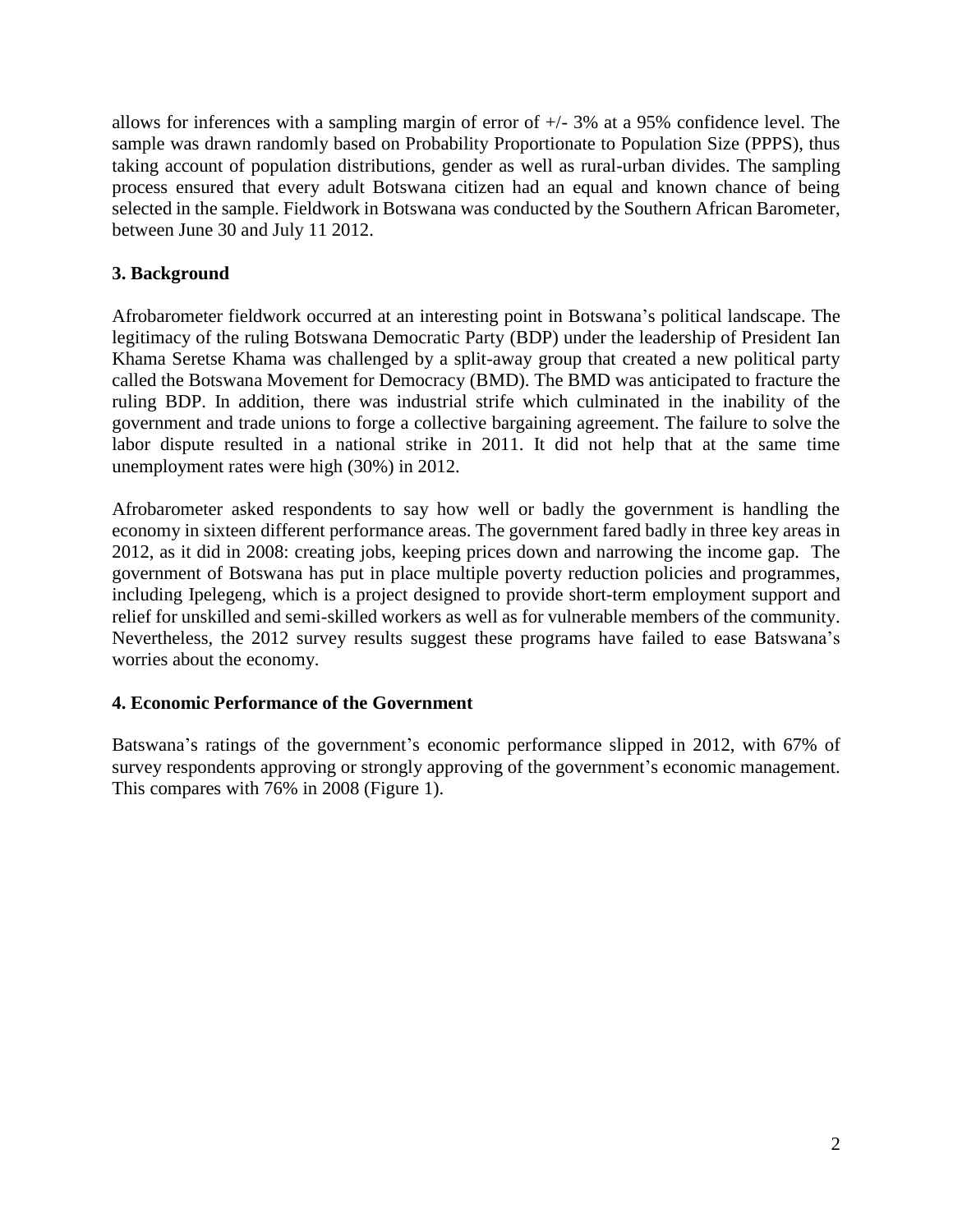

**Figure 1: Performance Ratings of Botswana's Government**

*Question: How well is the government handling the following tasks? (% of respondents who said "fairly well" or "very well")*

People of working age, from 26 to 35 and 36 to 45, were the most critical of the government's economic management. One in three respondents (31%) from 26 to 35 and 36 to 45 years of age report that the government handled the economy badly.



**Figure 2: Management of the Economy by Age**

*Question: How do you think the government is handling the economy? (% who said "fairly baldy" or "very badly"; "fairly well" or "very well")*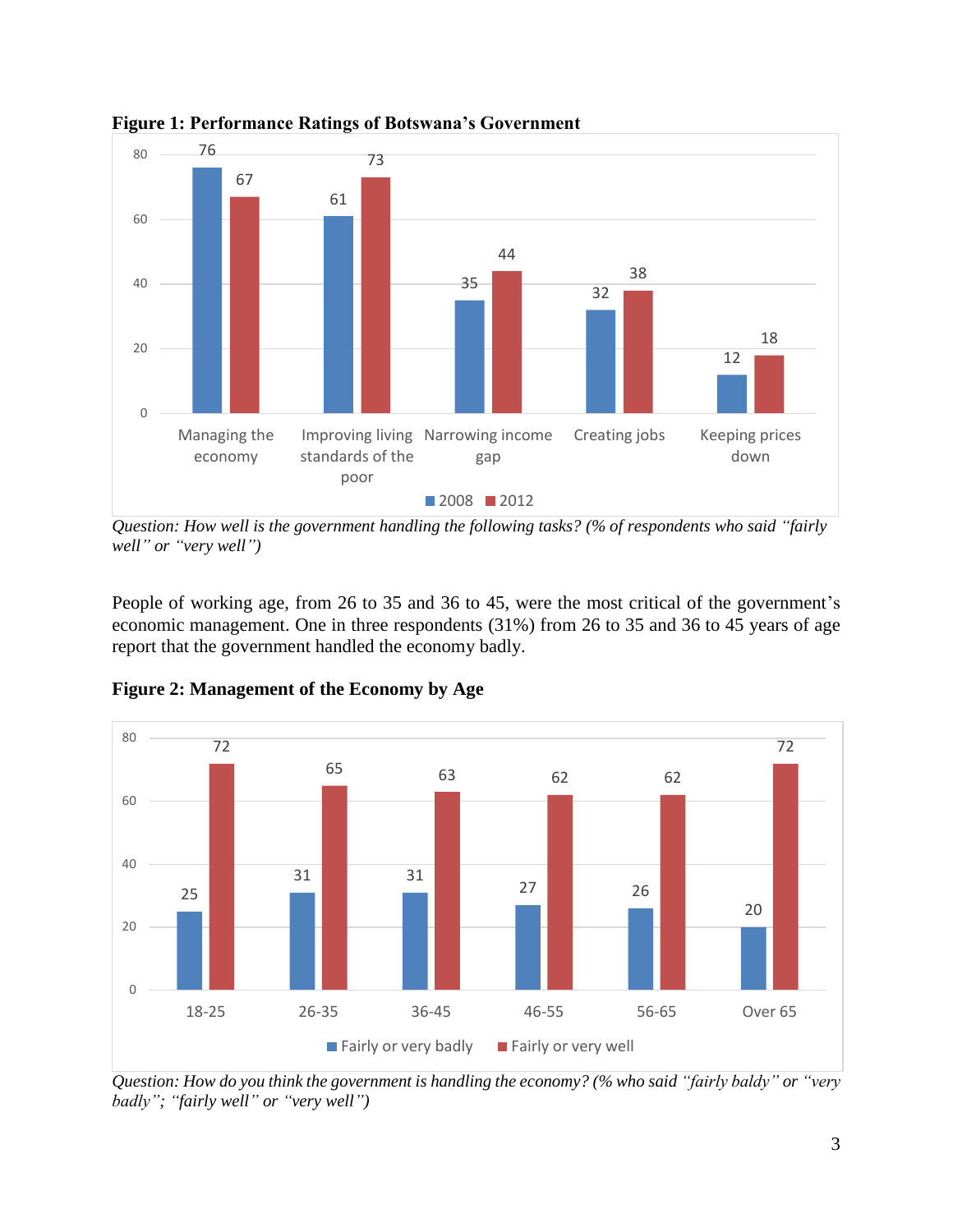The slightly higher approval of the government's handling of the economy from Batswana aged 18 to 25 is interesting. It is often assumed that youth are more critical than their older counterparts. Often changes in government programmes that fail to address young peoples' concerns are immediately met with vocal disappointment. One may have expected that young people would have given the government a low rating on the management of the economy. Factors that could account for the positive outlook of the youth, include the fact that government interventions have been pro-youth, such as Ipelegeng, Internship programme, Youth Development Fund, LIMID, and the Youth Empowerment Scheme. However, this does not necessarily mean that these schemes have all borne positive fruits. Currently, for example, young people are debating whether the Internship programme has achieved its employment objectives.

In terms of the national economic conditions, a sizable proportion of Batswana (43%) believe that Botswana's present economic conditions are fairly or very bad (Figure 3).



**Figure 3: Present National Economic Conditions**

*Question: In general, how would you describe the present economic conditions of this country? (% who said "fairly bad" or "very bad"; "fairly good" or "very good"; "neither good or bad")*

Interestingly, 36% of respondents who scored the government high on the management of the economy scored the country's present economic condition as being fairly bad or very bad. There is an expectation that a high ranking of the management would mean a high ranking of the country's present economic condition. However, there is a possibility that the ongoing economic recession could have something to do with it.

Segmenting the respondents by their age groups, we realize that up to 45% of the productive age group (aged 26 to 45) are of the view that the country economic conditions are either very bad or fairly bad. Meanwhile a lesser proportion of young Batswana (35%), aged 18-25, view the country economic conditions as being very bad or fairly bad.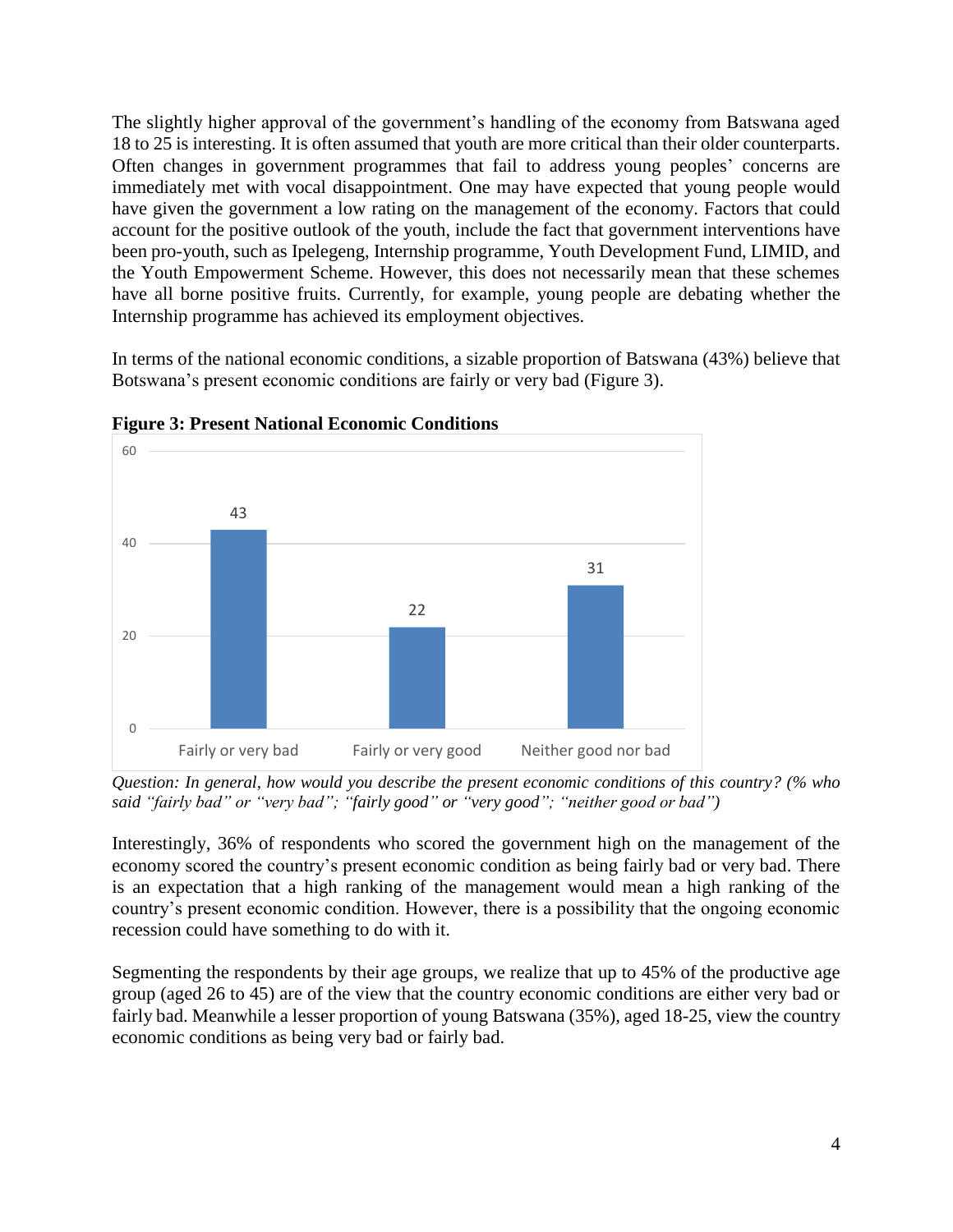## **5. Batswana Say Their Living Conditions are Bad**

Turning to an individual's living conditions, a majority of the older generation (77%), aged 65 and older, seem to be of the view that their individual living conditions are either very bad or fairly bad. Overall, older respondents tended to view their present living conditions as very bad or fairly bad, whereas the proportions of young people with this opinion are much lower (i.e., 36% of Batswana aged 18 to 25) (Figure 4).





*Question: How would you describe your current living conditions? (% who said "fairly baldy" or "very badly"; "fairly well" or "very well"; "neither good nor bad")*

While giving high performance ratings for the government's economic performance, respondents viewed their present living conditions more negatively. This is especially true among rural dwellers (Figure 5). Sixty-nine percent of rural people say their present living conditions are fairly bad or very bad, compared with 39% in urban areas. Urbanization of major villages is improving residents' living conditions to levels closer to those in urban areas. Urbanization involves infrastructural development, which possibly accounts for some of the perceptions of improved living conditions. Clearly, there is strong association between location and assessments of present living conditions, and the same goes for the outlook of the economy.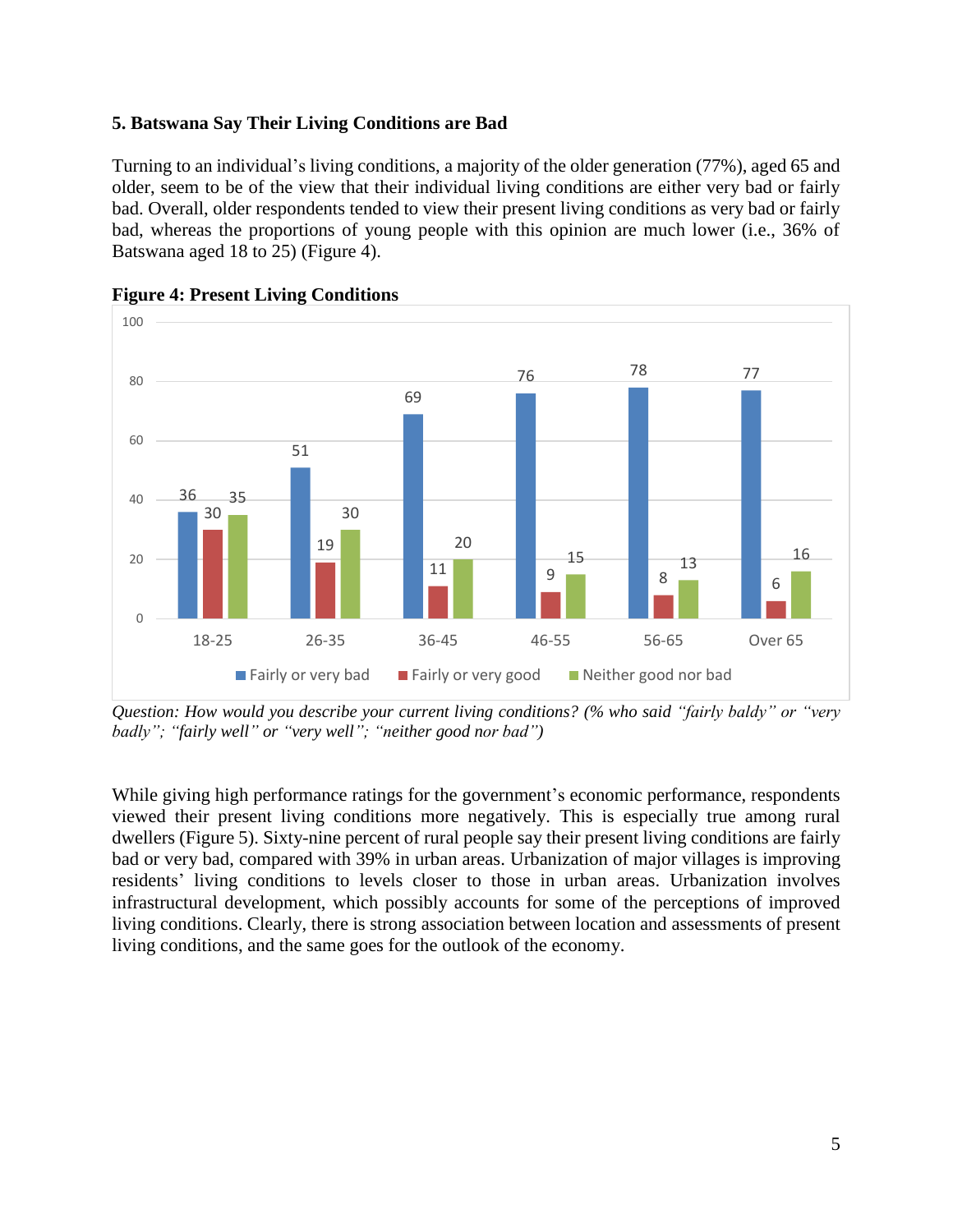

**Figure 5: Present Living Conditions by Location**

*Question: How would you describe your current living conditions? (% who said "fairly bad" or "very bad"; "fairly good" or "very good"; "neither good nor bad")*

### **Perceptions of the Government Handles Improving Living Standards for Poor People**

The oldest and youngest people diverge on their views of the government's success in improving the living standards of the poor (Figure 6). Thirty-one percent of older respondents (aged 46 to over 65) say that government is failing to improve living standards, compared with just 22% of people under 46. The older generation is often relegated to living in rural areas where the majority of the poor live. Rural development continues to be a major policy of the government, but older respondents say that the government does not do enough to ameliorate conditions. Urban areas continue to benefit from infrastructural development such as paved roads and well developed and well-stocked hospitals. The classical divide between the rural and urban is stark. The disparity between conditions of rural and urban viewpoints would suggest that the rural poor would not vote for the ruling party, but that is not the case. Perhaps the ruling party's populist programmes are responsible for the rural poor's continued support.<sup>1</sup>

 $\overline{a}$ 

<sup>&</sup>lt;sup>1</sup> President Khama has been on a crusade to provide blankets and sit around the fire in the locality. The importance of the latter in Tswana tradition cannot be underestimated.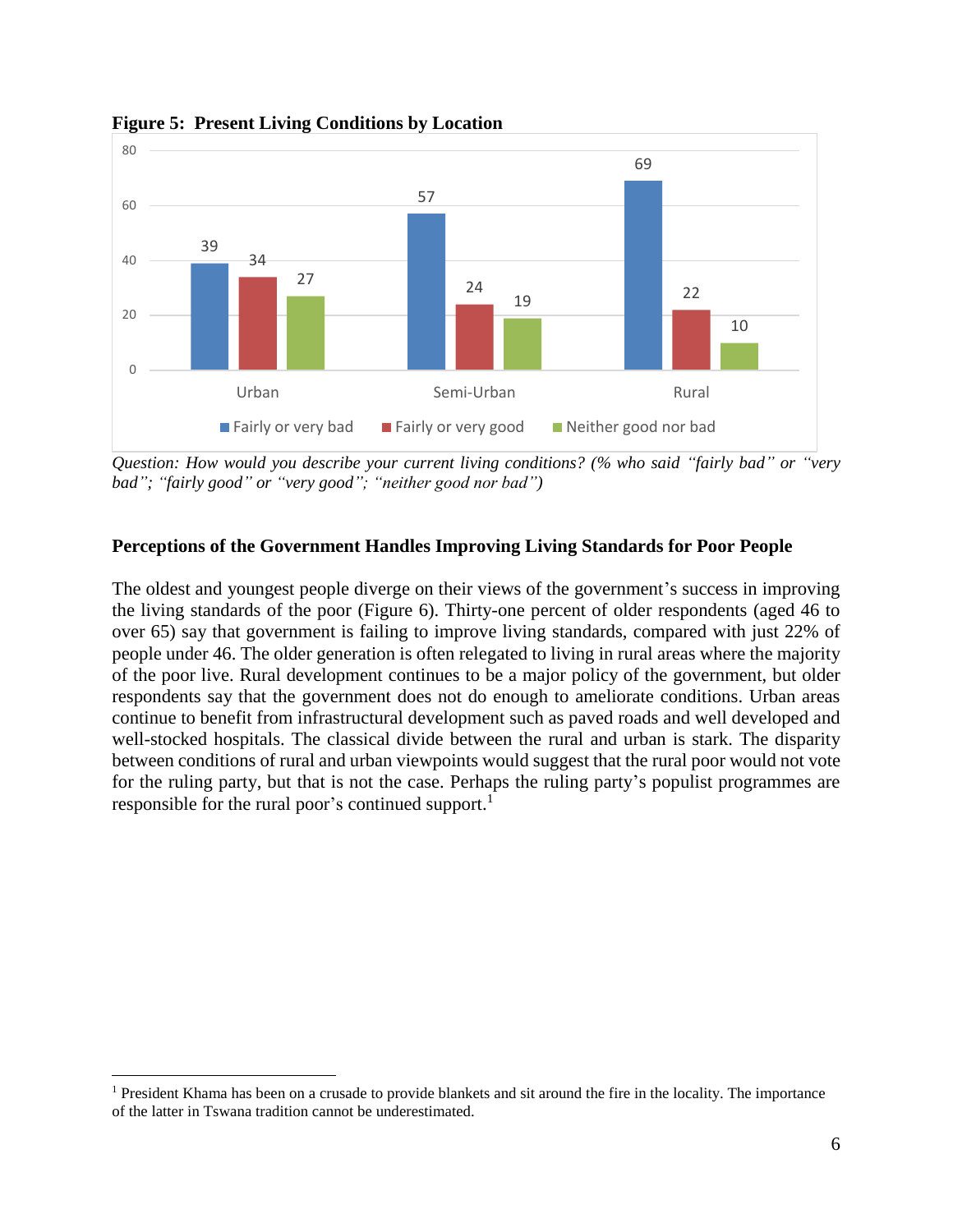

**Figure 6: Improving Living Conditions of the Poor by Age**

*Question: How well or badly would you say the current government is handling the following matters, or haven't you heard enough to say: Improving the living standards of the poor? (% who said "fairly badly" or "very badly"; "fairly well" or "very well")*

# **Rural and Urban Differences in Economic Performance**

Rural and semi-urban districts feel the pinch of increasing the prices more than urban respondents do. Just over eighty percent of respondents from both rural and major villages (i.e., semi-urban locations) report that government is doing a bad job in keeping the prices down compared to 74% in urban areas (Figure 7). Rural areas have limited competition compared to urban areas. There are more shops vying for customers in the urban areas than in the rural areas. More often than not, the rural areas are dominated by monopoly chain stores that fix prices. Batswana may be demanding that the government cushion the poor from business practices contributing to high prices.



**Figure 7: Government Performance on Price Stabilization by Location**

*Question: How is the government handling price stabilization? (% who said "fairly badly" or "very badly"; "fairly well" or "very well")*